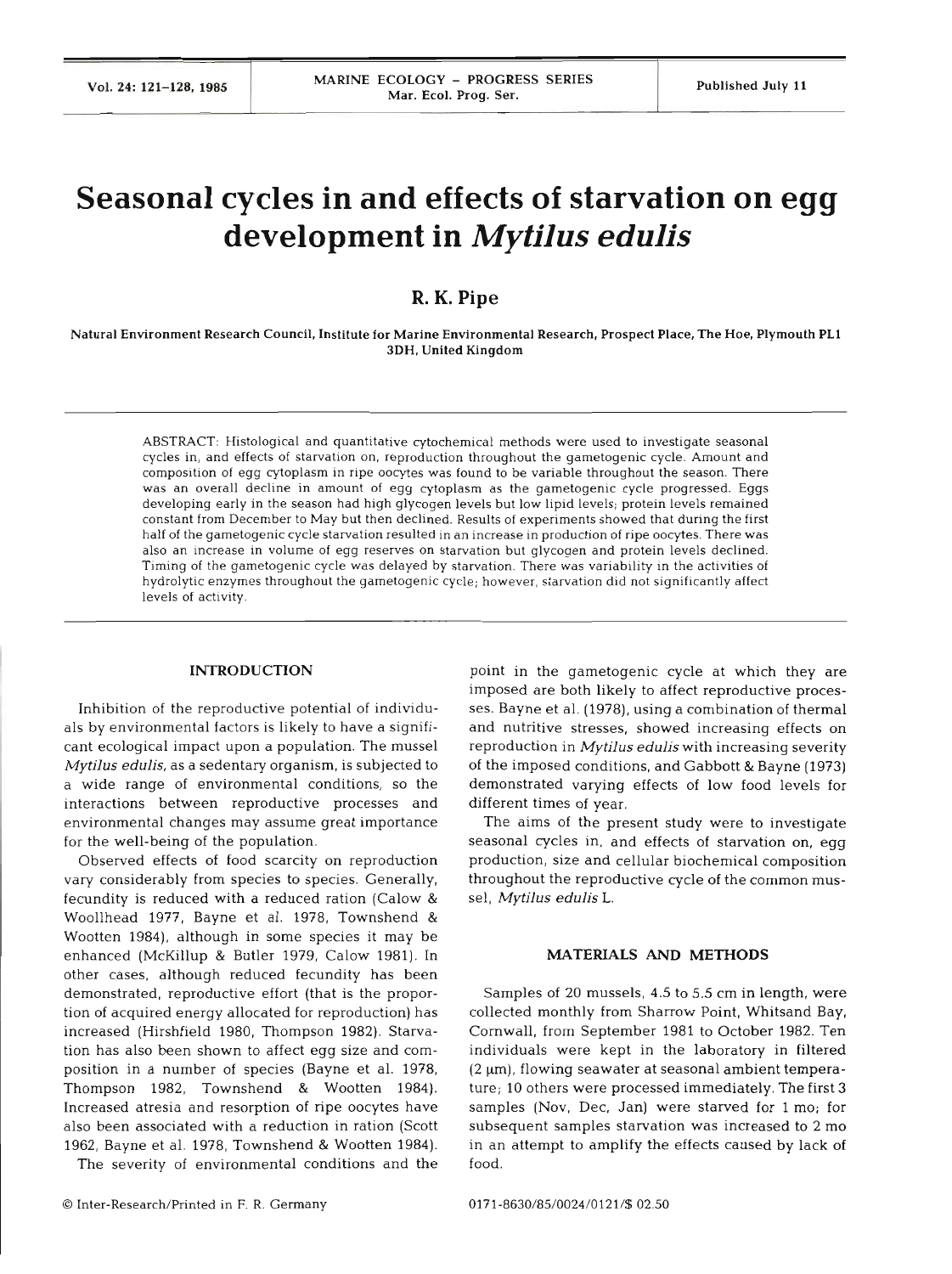The following variables were measured, in individuals, for both starved and field samples: (1) shell length, (2) total flesh dry weight, (3) digestive gland dry weight, **(4)** mantle dry weight. Dry weights were determined by oven drying to constant weight at 80°C. Means and standard errors for these variables were then calculated on a monthly basis. Histological and cytochemical analyses of mantle tissue were carried out as follows:

*Histology.* Slices of mantle tissue were fixed in Baker's formol calcium containing 2.5 % NaCl (W : v) prior to dehydration through an ascending alcohol series, processing through Histosol (Shandon Southern) and finally embedding in 56 "C Paraplast (Shandon Southern). Sections were cut  $(5 \mu m)$  on a Reichert rotary microtome and stained by the Papanicolaou method (Culling 1963). Stereological analysis was carried out, using the techniques described by Lowe et al. (1982), to assess the relative volumes of cell types present. Oocyte and germinal vesicle areas were also measured using a drawing tube attached to a Leitz Ortholux 2 microscope and a Kontron MOP3 image analyser interfaced to an SWTP 6800 microprocessor.

*Quantitative cytochemistry.* Slices of mantle tissue were frozen on to aluminium cryostat chucks in liquidnitrogen-cooled 2-methylbutane, wrapped with a double layer of Parafilm (American Can Company) and stored at  $-70^{\circ}$ C until completion of the 12 mo sampling period. Sections were cut  $(10 \mu m)$  in a Bright's motorised Cryostat (10 cutting strokes  $min^{-1}$ ) with cabinet temperature below  $-25^{\circ}$ C and knife cooled with crushed 'dry ice'. Sections were collected on glass slides brought from room temperature into the cabinet which in effect flash-dries the section (Bitensky et al. 1973). All samples were coded prior to freezing and  $\frac{1}{3}$ decoded only after all measurements had been made;<br>each staining procedure was carried out simultaneeach staining procedure was carried out simultaneously for all samples in order to eliminate variability in the cytochemical reactions for subsequent quantitative measurements.

Glycogen: sections were fixed for 15min in dimethylsuberimidate (Hand & Hassel 1976) and then reacted with Schiff Reagent (Bancroft 1967).

Neutral Lipids: sections were fixed in Baker's formol calcium (+ 2.5 % NaCI) for 15 min and then stained with oil red 0 solution (Bancroft 1967).

Protein: sections were fixed in Baker's formol calcium (+ 2.5 % NaC1) for 15 min before being stained with the mercury-bromophenol blue method for protein (Pearse 1968).

Acid hydrolases: reaction for  $\beta$ -N-acetylhexos $aminidase$ ,  $\beta$ -glucuronidase, non-specific esterase, acid phosphatase and arylsulphatase activities was carried out on sections fixed in Baker's formol calcium  $(+ 2.5 %$  NaCl) for 15 min at 4 °C using the naphthol AS-B1 methods (Pearse 1972) and postcoupling with the diazonium salt, fast violet B (Sigma Chemical CO), as described by Moore (1976).

Microdensitometric measurements (as relative absorption) were made (20 readings per section) on the ripe (i.e. post vitellogenic) oocytes, using a Vickers M85 scanning microdensitometer at wavelengths of 600 nm (protein), 560 nm (glycogen and acid hydrolases) and 530 nm (neutral lipids), with a measuring spot of 0.5  $\mu$ m diameter, a mask size A3 and a  $\times$ 40 objective.

### **RESULTS**

The results compare *Mytilus edulis* that have undergone starvation for 1 or **2** mo with field specimens at that time. However, to interpret the data, condition of mussels when collected from the field is also considered for some parameters. For example, the graphed dry weight data following starvation reflect the weight of the non-starved animals on the date of collection. Thus, the elevated weights from starved mussels in March when compared with field specimens are a



Fig. 1. *Mytilus edulis.* (A) Total dry flesh weights (g cm<sup>-1</sup>); (B) dry mantle weights  $(g \text{ cm}^{-1})$ ; (C) dry digestive gland weights (g cm<sup>-1</sup>). All values are means  $\pm$  2 SE. Solid line: field sample; broken line: Sample starved for 1 or **2** mo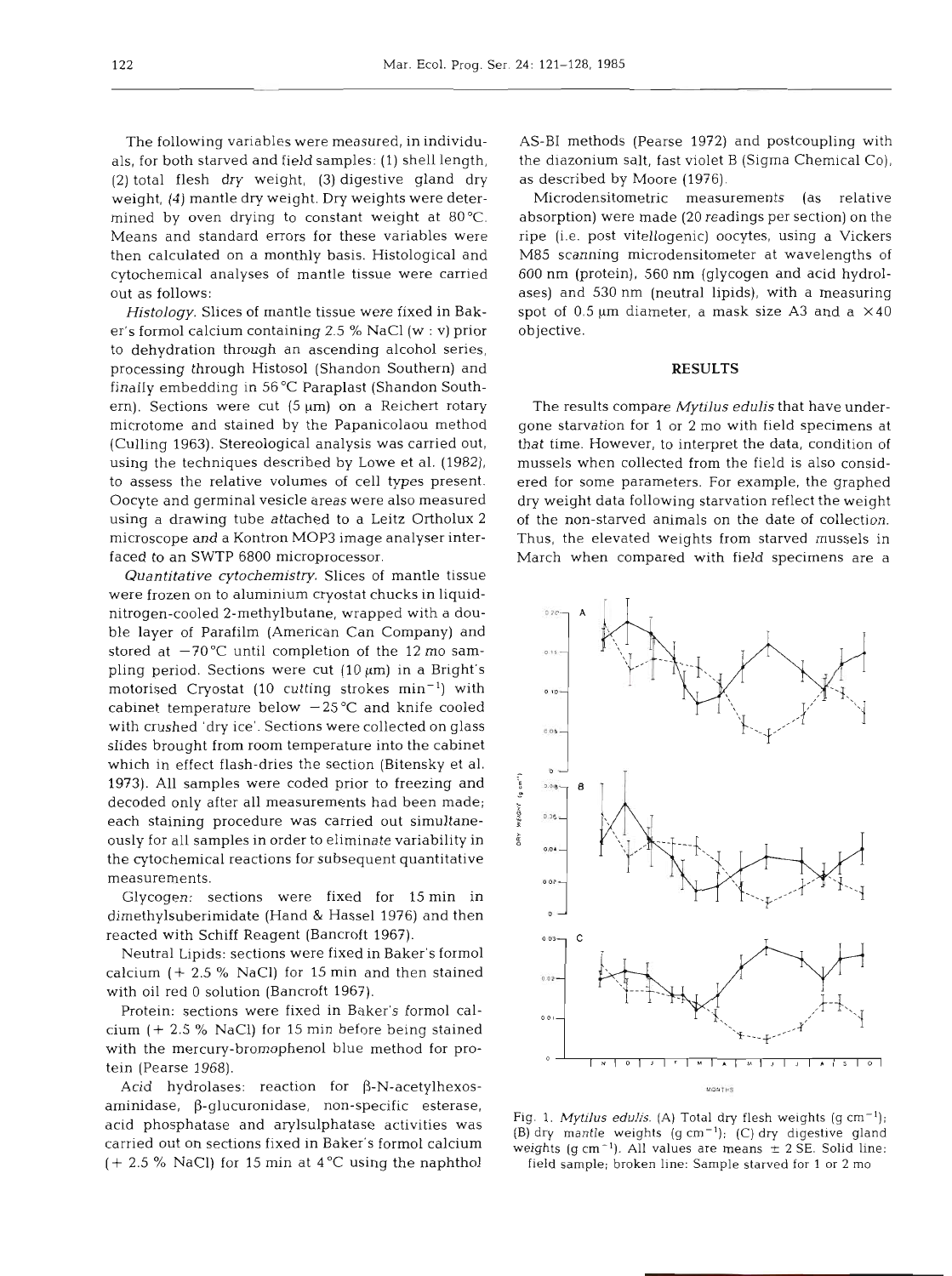

Fig. 2. **Mytilus edulis.** (A) Mantle tissue volume fraction  $g^{-1}$  animal, for field samples; (B) mantle tissue volume fraction  $g^{-1}$  animal, for samples starved for 1 or 2 mo. All values are means \_<sup>t</sup>2 SE. Solid line: ripe gamete; broken line: vesicular connective tissue cells; dotted line: adipogranular cells

reflection of the relatively high weights when the mussels were transferred from the field and demonstrates that the natural population has sustained an increased weight loss due to spawning (see Fig. 2).

Total flesh dry weight for non-starved mussels showed **2** peaks (Fig. 1A); the first, in December, can be attributed largely to mantle tissue (Fig. 1B) and the second, in May, is due to an overall tissue weight increase.

Effects of starvation on total dry weight and digestive gland dry weight are considerably increased in summer when food levels for the natural population would be very much higher than in winter. The results for mantle tissue show that the loss in weight throughout the season is not as great as for the digestive gland or total mussel, indicating that reproduction is being maintained, possibly at the expense of other tissues.

Results from stereological analysis show, for nonstarved mussels (Fig. 2A), 2 peaks in the volume fraction of ripe gametes, the first from December to February and the second in May. The 2 storage cell types, the vesicular connective tissue (VCT) cells containing mainly glycogen and the adipogranular (ADG) cells containing predominantly lipid and protein, both declined from November, reaching minimal levels during April and May before rising again from June/ July onwards.

In the starvation experiments (Fig. 2B) a marked increase in volume fraction of the ripe gametes occurred between January and March with a further peak in July. The VCT and ADG cells followed a similar pattern to the natural population between November and June but levels did not start to increase until July/ August.

Relative measures of egg cytoplasm, calculated as total oocyte area minus germinal vesicle area, are shown in Fig. 3. A one way analysis of variance was carried out on the results and demonstrated that oocytes in starved mussels had significantly greater area of cytoplasm from November through to April than those from the field. The analysis of variance also showed, for oocytes from non-starved mussels, that for November to March cytoplasmic areas were significantly larger than for April to July. Similarly for the starved condition, cytoplasmic areas were significantly larger for November to April than for May to August.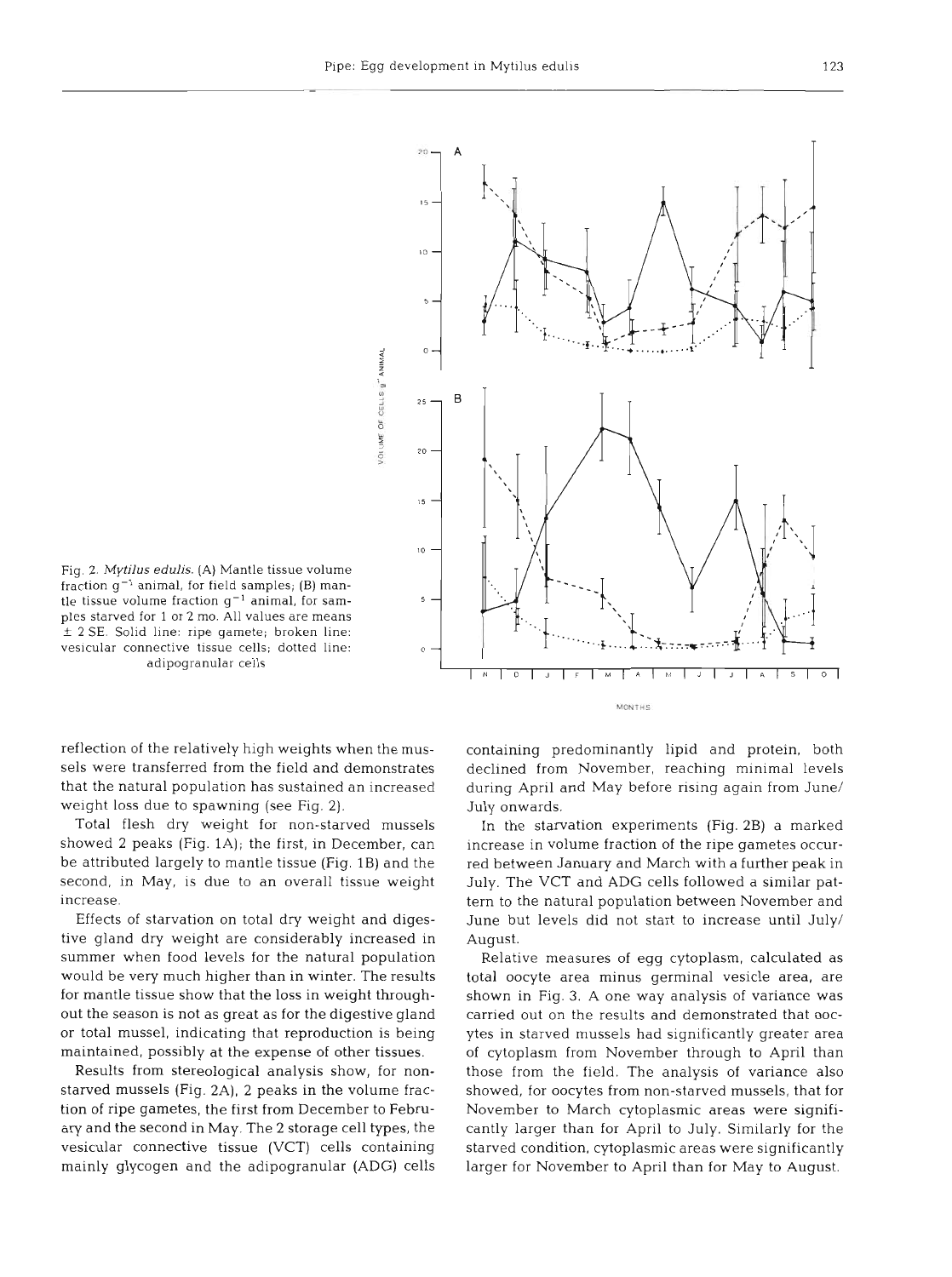

Fig. 3. *Mytilus edulis.* Oocyte cytoplasmic area, calculated as mean  $\pm$  2 SE. Solid line: field sample; broken line: sample starved for 1 or **2** mo

#### **Cytochemistry of the Ripe Ooocytes**

The results are summarised in Table **1.** 

Glycogen levels for ripe oocytes in mussels from the field showed a steady decline in levels from November to June before increasing again (Fig. **4A),** indicating that eggs spawned earlier in the season had higher levels of glycogen than those spawned later. Starved mussels showed a similar pattern of oocyte glycogen throughout the season. However, following starvation levels fell considerably, particularly from November to January.

Oocyte lipid content in field mussels increased from November to a maximum in May (Fig. **4B),** corresponding to the peak in volume fraction of ripe oocytes (Fig. **2A).** There was also a much smaller peak in lipid content in January, again relating to the spawning period. Similarly, in oocytes from starved mussels the main peak in lipid levels corresponded to the second **lulol~lrlul~lul~l~l~lslol** peak in ripe oocytes. It would appear, therefore, that eggs spawned later in the season have a greater lipid **MONTHS** content than those which are spawned earlier. On starvation the effects appear variable when compared with field specimens. However the data can be interpreted more clearly if comparison is with levels on the date of collection, i.e. displace the starved data back 2 mo; then it can be seen that lipid levels increased slightly but consistently throughout the season.

> Oocyte protein levels showed a plateau from December to May, during the spawning period (Fig. 4C). There was no overall indication of increasing or decreasing levels throughout the season as there was with lipid and glycogen levels. Starved mussels showed significantly reduced levels in oocyte protein compared with baseline specimens. Maximum levels, however, still correlated with the spawning period.

> Of the 5 acid hydrolases tested, only acid phosphatase showed no detectable activity in the oocytes; the

Table 1. *Mytilus edulis.* Cytochemistry of ripe oocytes

| Glycogen                                                                                                                                  | Neutral lipids                                                                                                                                                                                              | Protein                                                                                                                                      | $\beta$ -glucuronidase                                                                                                                              | Non-specific<br>esterase                                                                                                                                                                          | Arylsulphatase                                                                                                                                   | $N$ -acetyl- $\beta$ -hex-<br>osaminidase                                                                                                       |
|-------------------------------------------------------------------------------------------------------------------------------------------|-------------------------------------------------------------------------------------------------------------------------------------------------------------------------------------------------------------|----------------------------------------------------------------------------------------------------------------------------------------------|-----------------------------------------------------------------------------------------------------------------------------------------------------|---------------------------------------------------------------------------------------------------------------------------------------------------------------------------------------------------|--------------------------------------------------------------------------------------------------------------------------------------------------|-------------------------------------------------------------------------------------------------------------------------------------------------|
| Non-starved                                                                                                                               |                                                                                                                                                                                                             |                                                                                                                                              |                                                                                                                                                     |                                                                                                                                                                                                   |                                                                                                                                                  |                                                                                                                                                 |
| Decline in<br>levels Nov to<br>Jun before in-<br>creasing again                                                                           | Increase in<br>levels from<br>Nov reaching<br>a maximum in<br>May. Smaller<br>peak in<br>January                                                                                                            | Increase in<br>levels Nov to<br>Dec. then con-<br>stant until<br>May, then<br>rapid decline                                                  | Declining<br>trend in levels<br>of activity Nov<br>to Jun                                                                                           | 2 peaks in activi-<br>ty first Jan to Feb.<br>second May to<br>Jun                                                                                                                                | Rapid decline in<br>activity Nov to<br>Dec, increasing<br>in Jan. constant<br>until Apr, de-<br>clining in May,<br>then increasing<br>again      | No significant<br>differences in<br>activity<br>throughout the<br>season                                                                        |
| <b>Starved</b>                                                                                                                            |                                                                                                                                                                                                             |                                                                                                                                              |                                                                                                                                                     |                                                                                                                                                                                                   |                                                                                                                                                  |                                                                                                                                                 |
| Decline in<br>levels Nov to<br>May before in-<br>creasing<br>again. Levels<br>considerably<br>lower than in<br>non-starved<br>individuals | Increase in<br>levels from<br>Nov reaching<br>a maximum in<br>Jul. Smaller<br>peak in Mar.<br>Levels slight-<br>ly, but consis-<br>tently, higher<br>than in non-<br>starved indi-<br>viduals (see<br>text) | Increase in<br>levels Nov to<br>Apr followed<br>by rapid de-<br>cline. Levels<br>considerably<br>lower than in<br>non-starved<br>individuals | Declining<br>trend in levels<br>of activity Nov<br>to Apr before<br>increasing.<br>Levels of ac-<br>tivity similar<br>to non-starved<br>individuals | 2 peaks in activi-<br>ty, first in Apr,<br>second in Jul.<br>Levels of activity<br>similar to those in<br>non-starved indi-<br>viduals although<br>some months did<br>show significant<br>decline | Decline in activ-<br>ity to May be-<br>fore increasing<br>again. Levels of<br>activity very<br>similar to those<br>in non-starved<br>individuals | No significant<br>differences in<br>activity<br>throughout the<br>season. Levels<br>similar to those<br>in the non-<br>starved indi-<br>viduals |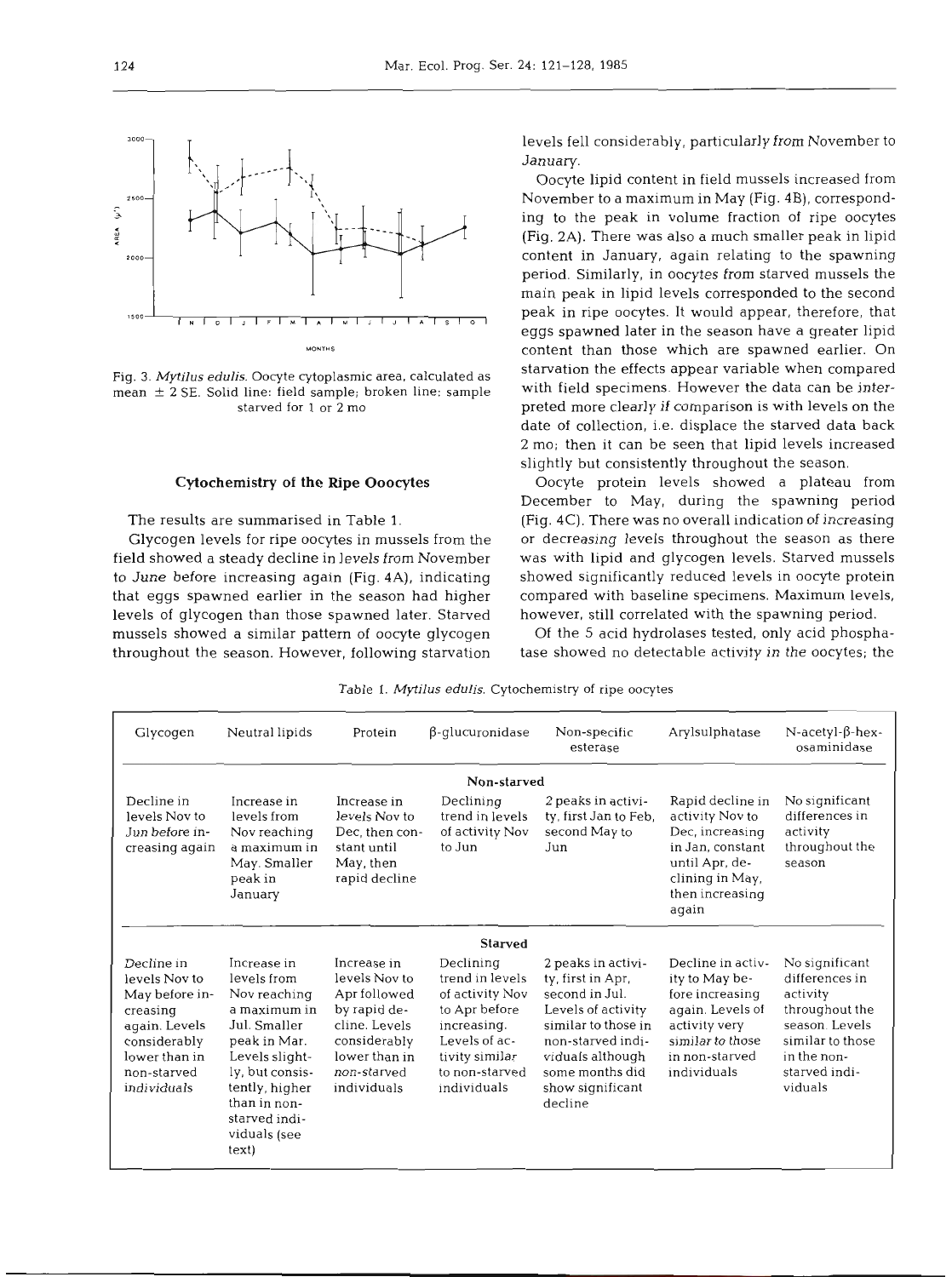

Fig. 4. *Mytilus edulis.* Volumes (measured as optical density) of cytochemlcal contents in ripe oocytes. (A) Glycogen; (B) neutral lipids; (C) protein. Values are means  $\pm$  2 SE. Solid line: field sample; broken line: sample starved for 1 or 2 mo

others demonstrated variable levels of activity according to time of year (Fig. 5: Table 1). Oocytes from field specimens showed a declining trend in levels of activity of  $\beta$ -glucuronidase from November to June (Fig. 5A). A similar pattern was shown with oocytes from starved mussels, declining from November to April before increasing. Overall levels of activity were similar for starved and non-starved mussels although for occasional months were significantly lower in the starved condition. Non-specific esterase activity in oocytes from the field specimens showed 2 peaks, the first from January to February and the second from May to June (Fig. 5B). Both of these peaks in activity related to the 2 peaks in ripe oocytes (Fig. 5B cf. Fig. **2A).** Similarly with starved mussels, the oocytes



Fig. 5. *Mytilus edulis.* Relative activities (measured as optical density) of lysosomal acid hydrolases in ripe oocytes. (A)  $\beta$ glucuronidase; (B) non-specific esterase; (C) arylsulphatase; (D) N-acetyl- $\beta$ -hexosaminidase. Values are means  $\pm$  2 SE. Solid line: field sample; broken line: sample starved for 1 or 2 mo

showed 2 peaks in activity both corresponding with levels of ripe oocytes. On starvation, levels of activity in the oocytes tended to remain similar although in some months they declined significantly. Levels of arylsulphatase activity in oocytes from the Whitsand field specimens appeared inversely proportional to percentage of ripe oocytes present, i.e. with lowest activity in December and May corresponding to peak numbers of oocytes (Fig. 5C cf. Fig. 2A). Activities in oocytes from starved mussels were not as variable as those from field specimens, declining from November to May before increasing again. The overall levels of activity in the oocytes were very similar for starved and non-starved mussels. There appeared to be no significant difference in activity for  $N$ -acetyl- $\beta$ -hexosaminidase throughout the season for either baseline or starved mussels (Fig. 5D).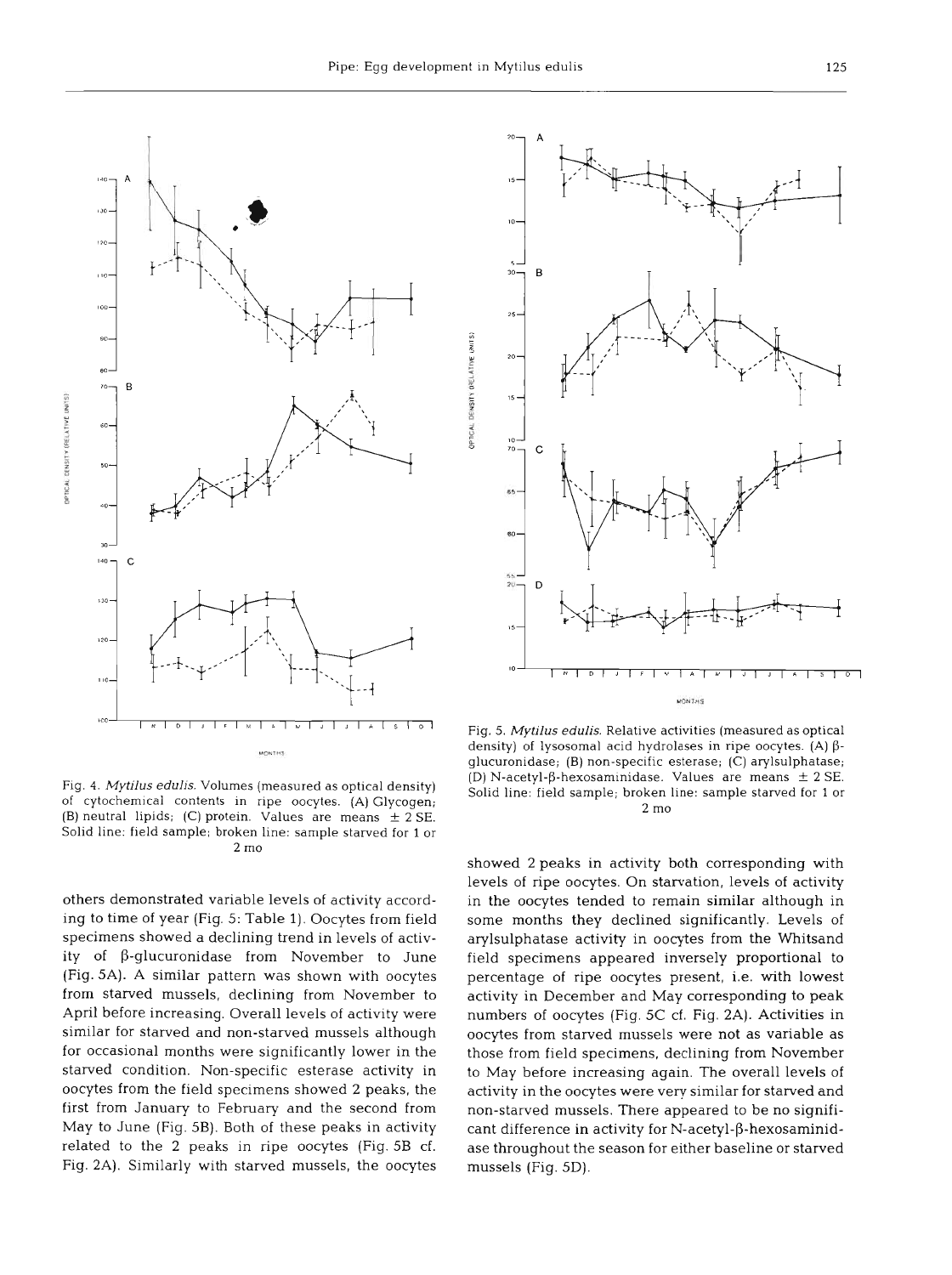## **DISCUSSION**

The effects of environmental change on reproduction must inevitably vary according to the condition of the animal when the change is applied; responses will therefore differ according to time of year and gametogenic state of the animal. In the present experiments, effects of starvation were investigated at monthly intervals throughout the gametogenic cycle of *Mytilus edulis.* 

Dry weight and stereological results show that starvation appears to prevent spawning of ripe gametes, thus after starvation mussels were still at the same stage of gametogenic development as when they were brought from the field. An increased proportion of ripe gametes was produced as a result of starvation, particularly for the first spawning. However these values were calculated on a 'per g animal' basis and so actual fecundity may not have been different. The relative proportion of storage cells did not appear to change on starvation indicating that the enhanced ripe fraction was principally caused by developing gametes reaching maturation without subsequent spawning.

Ripe oocytes from the starvation experiment also had a greater cytoplasmic area, particularly during the first half of the gametogenic cycle when the ripe fraction was very large, suggesting that the delay in spawning causes an increase in egg size. It has been shown for the marine gastropod *Nassarius pauperatus* that when trophic conditions deteriorate, egg and egg capsule production increase (McKillup & Butler 1979). Increased reproductive effort at the expense of somatic growth has also been shown for sea urchins (Thompson 1982) and fish (Hirshfield 1980). From the present experiments one cannot say with certainty whether there was a positive increase in reproductive effort at the expense of other tissues or whether the lack of food prevented spawning thus causing a build up of larger oocytes. However the increased loss in weight, on starvation, of digestive gland compared with mantle tissue does indicate a positive increase in reproductive effort. Bayne et al. (1978) showed not only a decline in egg production for *Mytilus edulis* from an estuarine population, but also that the eggs were smaller and contained less organic matter when the mussels were subjected to extremes of temperature combined with nutritional stress. This indicates that mussels react differently either according to the degree of severity of environmental change to which they are subjected, or, possibly, according to their natural habitat.

Egg cytoplasmic areas declined throughout the reproductive cycle for both starved and non-starved conditions, indicating that eggs spawned later in the season would have overall less reserves than those spawned earlier; composition was also shown to

change. This could be due to the fact that eggs developing earlier in the season can draw on the large reserves in the ADG and VCT cells which were still present even in starved mussels, whereas those developing later must rely to a greater extent on direct conversion from the food supply.

When considering the cytochemical aspect of the study, the variability in cytoplasmic areas should be borne in mind as some alterations in cytochemical measurements could be a reflection of increased or decreased concentration due to changes in egg volume. However, generally cytoplasmic areas were not as variable as the measured oocyte constituents; also it would be expected, on the basis of electron microscope studies (Pipe unpubl.), that concentration of cytoplasmic reserves, in the form of lipid and protein yolk granules and glycogen, would vary independently of egg volumes.

Eggs spawned earlier in the gametogenic cycle had higher levels of glycogen but lower levels of lipid than those spawned later; protein levels, however, did not vary significantly during the spawning period. An explanation for this could be that egg development early in the season is largely at the expense of stored reserves, in particular glycogen from the VCT cells, but as gametogenesis proceeds there is a decline in VCT cells and so nutrient deposition in the egg may be as a result of a more direct conversion from the food supply. Zandee et al. (1980) suggested that during summer, lipids are the main source of energy production in growing mussels and Waldock & Holland (1979) suggest that the provision of egg lipid varies between exogenous (dietary) and endogenous (from mantle glycogen) sources depending upon food levels.

On starvation both glycogen and protein levels declined considerably. Lipids were variable but on comparison with levels on the date collected from the field showed an increase. This could be as a result of conversion of glycogen within the eggs or alternatively a build-up of lipid at the expense of other tissues. Gabbot (1983), in his review of reproduction in relation to biochemical cycles, cites Zandee et al. (1980) as evidence for suggesting that glycogen in the mantle may be converted to lipid within the developing eggs. Evidence from electron microscopy suggests that lipid yolk granules are in fact formed within oocytes in *Mytilus edulis* (Humphreys 1962, Reverberi 1971). However, further work is needed to clarify the situation, and incorporation of exogenous lipid in the eggs cannot be ruled out (see recent reviews by Jong-Brink et al. 1983, Dohmen 1983).

The lysosomal acid hydrolases showed considerable variability in levels of activity, both for the different enzymes and according to time of year. Of the 5 enzymes tested, 4 showed activity. Pasteels (1973) reported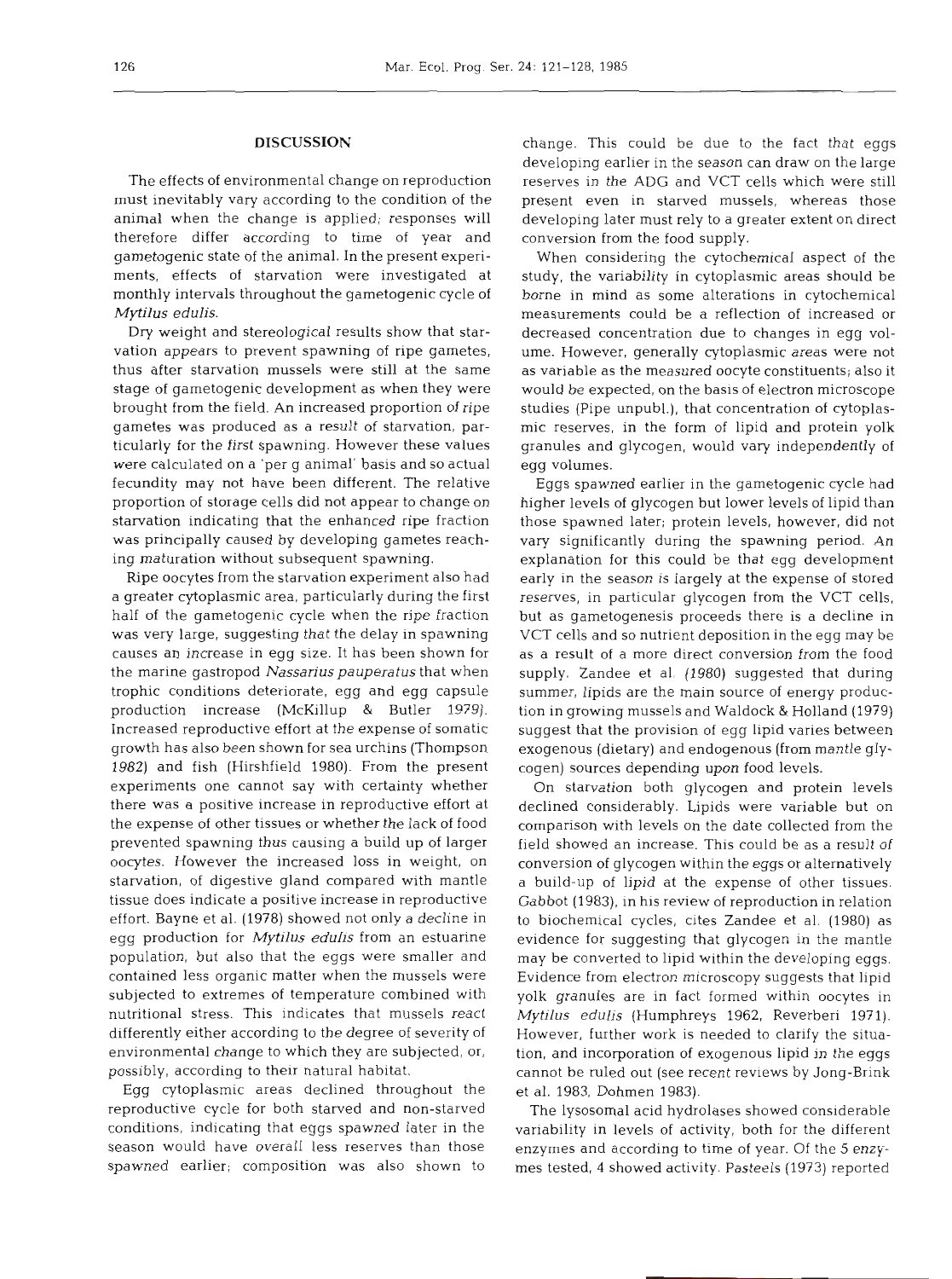activity for acid phosphatase in ovarian oocytes of  $M$ . **edulis** and so it is possible that this enzyme was also present but possibly at very low levels of activity. The role of acid hydrolases in ovarian oocyte yolk granules has not been established; in some species it appears that yolk utilisation is mediated by these enzymes in fertilised and atretic oocytes (Pasteels 1973, Masuda & Dan 1977, Decroly et al. 1979) and activity has been shown to increase significantly in degenerating oocytes (see Jong-Brink et al. 1983). In the present study the non-specific esterase and arylsulphatase appeared to be related to the volume fraction of ripe oocytes present. It has been shown for Lymnaea *stagnalis* and *Biomphalaria glabrata* that the number of yolk granules reacting positively for hydrolytic enzymes is variable according to the degree of maturation of the oocytes (Arni 1974, Jong-Brink et al. 1983). The variability in levels of enzyme activity throughout the year indicates an active role in ovarian oocyte development rather than a presence in a latent form for use during embryo development (see Pasteels 1973). The tendency for levels of activity to decline on starvation in the present study coincides with the marked decline in oocyte protein levels which occurred in the starved mussels and gives no indication of lysosomal enzyme breakdown of the oocyte contents. However, in electron microscope studies (Pipe & Moore 1985) we have shown lysosomal enzymes to be involved in the resorption of degenerating yolk granules.

*Acknowledgements.* l am grateful to Mr. D. M. Lowe, Dr. M. N. Moore and Dr. B. L. Bayne for helpful discussions and for critically reading the manuscript, and to Dr. K. R. Clarke and Mr. M. Carr for statistical advice. This work forms part of the Cellular Processes research programme of the Institute for Marine Environmental Research, a component of the Natural Environment Research Council.

#### LITERATURE CITED

- Arni, P. (1974). Licht- und elektronenmikroskopische Untersuchungen an Embryonen von *Lymnaea stagnalis* L. (Gastropoda, Pulmonata) mit besonderer Beriicksichtigung der fruhernbryonalen Ernahrung. Z. Morph. 78: 299-323
- Bancroft, J. D. (1967). An introduction to histochemical technique. Butterworths, London
- Bayne. B. L., Holland, D. L.. Moore, M. N., Lowe, D. M,, Widdows, J. (1978). Further studies on the effects of stress in the adult on the eggs of **Mytilus** *edulis.* J. mar. biol. Ass. U.K.  $58: 825 - 841$
- Bitensky, L., Butcher, R. G., Chayen, J. (1973). Quantitative cytochemistry in the study of lysosomal function. In: Dingle, J. T (ed.) Lysosomes in biology and pathology, Vol. 3. Elsevier/North Holland Biomedical, Amsterdam, p. 465-510
- Calow, P. (1981). Resource utilisation and reproduction. In: Townsend, C. R., Calow, P. (ed.) Physiological ecology. Blackwell Scientific Publ., Oxford, p. 245-270
- Calow, P,, Woollhead, A. S. (1977). The relationship between ration, reproductive effort and age-specific mortality in the evolution of life history strategies - some observations on freshwater triclads. J. Anim. Ecol. 46: 765-781
- Culling, C. F. A. (1963). Handbook of histopathological techniques. Butterworths. London
- Decroly, M., Goldfinger, M., Six-Tondeur, N. (1979). Biochemical characterization of lysosomes in unfertilized eggs of *.Yenopus laevis.* Biochim. biophys. Acta 587: 567-578
- Dohmen, M. R. (1983). Gametogenesis. In: Verdonk, N. H., van den Biggelaar, J. A. M,, Tompa, A. S. (ed.) The Mollusca. Vol. 3, Development. Academic Press, London, p. 1–48
- Gabbott, P. A. (1983). Developmental and seasonal metabolic activities in marine molluscs. In: Hochachka, P. W. (ed.) The Mollusca, Vol. 2, Environmental biochemistry and physiology. Academic Press, London, p. 165-217
- Gabbott, P. A., Bayne, B. L. (1973). Biochemical effects of temperature and nutritive stress on *Mytilus edulis* L. *J.*  mar. biol. Ass. U.K. 53: 269–28
- Hand, A. R., Hassel, J. R. (1976). Tissue fixation with diimidoesters as an alternative to aldehydes. 11. Cytochemical and biochemical studies of rat liver fixed with dimethylsuberimidate. J. Histochem. Cytochem. 24: 1000-101 1
- Hirshfield, M. F. (1980). An experimental analysis of reproductive effort and cost in the Japanese medaka, *Oryzias latipes.* Ecology 61: 282-292
- Humphreys, W. J. (1962). Electron microscope studies on eggs of Mytilus edulis. J. Ultrastruct. Res. 7: 467-487
- Jong-Brink, M. de., Boer, H. H., Joosse, J. (1983). Mollusca. In: Adiyodi, K. G., Adiyodi. R. G. (ed.) Reproductive biology of invertebrates, Vol. 1, Oogenesis, oviposition and oosorption. Wiley, Chichester, New York, p. 297-355
- Lowe, D. M., Moore, M. N., Bayne, B. L. (1982). Aspects of gametogenesis in the marine mussel *Mytilus edulis* L. *J.*  mar. biol. Ass. U.K. 62: 133-145
- Masuda, R., Dan. J. C. (1977). Studies on the annual reproductive cycle of the sea urchin and the acid phosphatase activity of relict ova. Biol. Bull. mar. biol. Lab.. Woods Hole 153: 577-59
- McKillup, S. C., Butler, A. J. (1979). Modification of egg production and packaging in response to food availability by *Nassarius pauperatus.* Oecologia (Berl.) 43: 221-223
- Moore, M. N. (1976). Cytochemical demonstration of latency of lysosomal hydrolases in digestive cells of the common mussel. *Mytilus edulis,* and changes induced by thermal stress. Cell Tissue Res. 175: 279-287
- Pasteels, J. J. (1973). Yolk and lysosomes. In: Dingle, J. T. (ed.) Lysosomes in Biology and Pathology, Vol. 3. Elsevier/ North-Holland Biomedical, Amsterdam, p. 216-234
- Pearse, A. G. E. (1968). Histochemistry, theoretical and applied, Vol. 1. Churchill, London
- Pearse, A. G. E. (1972). Histochemistry, theoretical and applied, Vol. 2. Churchill Livingstone, London
- Pipe. R. K., Moore, M. N. (1985). The ultrastructural localisation of lysosomal acid hydrolases in developing oocytes of the common marine mussel *(Mytilus edulis).* Histochem. *J.*  (in press)
- Reverberi, G. (1971). Mytilus. In: Reverberi, G. (ed.) Experimental enlbryology of marine and freshwater invertebrates. North-Holland, Amsterdam, London, p. 175-187
- Scott, D. P. (1962). Effects of food quantity on fecundity of rainbow trout, *Salmo gairdneri.* J. Fish. Res. Bd Can. 19: 715-731
- Thompson, R. J. (1982). The relationship between food ration